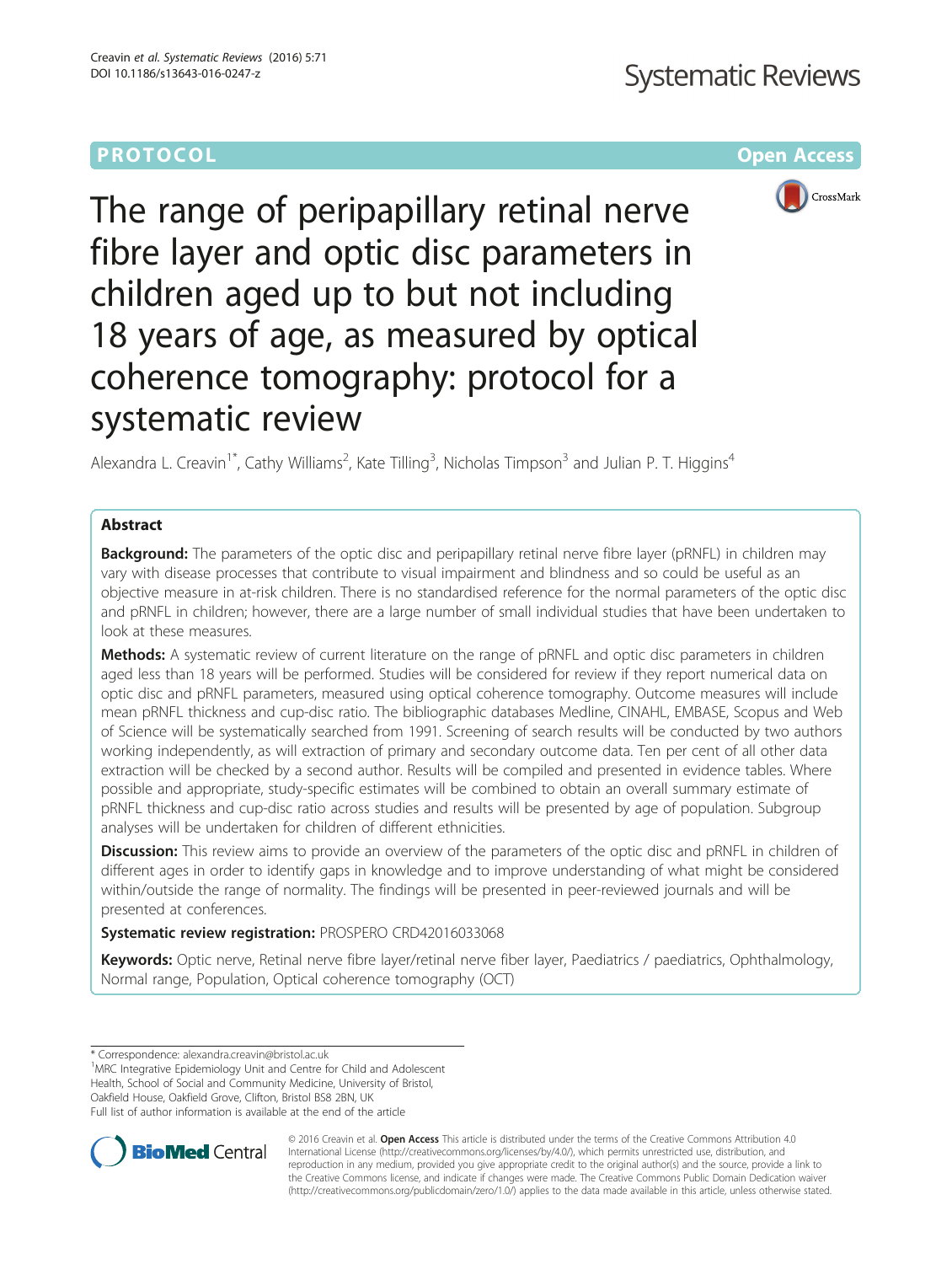# Background

# Rationale

In the United Kingdom (UK), around 1 in 500 children is visually impaired or blind [[1\]](#page-3-0). Children can find it hard to understand or communicate a sight problem to others, particularly when they have other neurodevelopmental problems [\[2\]](#page-3-0). Objective measures of visual function can be difficult to assess with great accuracy and reliability in young children and frequently only identify gross impairment. Many causes of poor vision in children are thought to alter the appearance of the optic disc and the thickness of the peripapillary retinal nerve fibre layer (pRNFL) [\[3](#page-3-0), [4\]](#page-3-0); however, optic disc and pRNFL morphology are poorly characterised in children, as was highlighted in a review in 2012 [\[5, 6\]](#page-3-0).

### **Objectives**

The objective of this study is to identify what is currently known about the normal parameters of the paediatric optic disc and pRNFL, as measured by optical coherence tomography.

# Methods

Eligibility criteria Study characteristics

Population Children who are aged up to but not including 18 years at the time of assessment and who do not have a known diagnosis affecting the eye or brain. Studies will be excluded if the results pertain only to a group of children with a specific exposure or pathology, e.g. children with cerebral tumours, children born prematurely, or children who have experienced facial trauma. Studies involving adult participants will be included if it is possible to extract data that is pertaining only to children.

# Outcome

- 1. Peripapillary retinal nerve fibre layer (pRNFL) parameters (mean thickness, thickness of quadrants), measured using optical coherence tomography (OCT).
- 2. Optic disc parameters (disc area, vertical and horizontal disc height, cup size and resultant cupdisc ratio and neuro-retinal rim area, obliquity) quantified by OCT.

Studies will be excluded if the measurements are not taken using OCT.

Types of study Cross-sectional, cohort studies and control groups of case-control studies will be included. In the case of randomised controlled trials, it will be possible to include control-arm information and to include intervention group information, where the intervention would not affect the parameters of interest.

If sufficient population-based or prospective studies are available, these will be used in isolation. If it is necessary to include convenience or retrospective samples, these will be assessed for selection bias. Reviews, case reports and case series will not be included.

#### Report characteristics

Years considered Databases will be searched from 1st January 1990 onwards, as OCT was not developed until 1990 [\[7](#page-3-0)].

### Language

There will be no limitations on language as long as the title can be searched using English language keywords.

### Publication status

Literature that is published online or in print will be included.

## Other restrictions

Articles will only be included in the analysis where there are numerical measures of optic disc or pRNFL parameters.

#### Information sources

## Electronic databases

The electronic databases used were Medline (via Ovid), CINAHL, EMBASE (via Ovid), Scopus and Web of Science.

#### **Other**

References lists will be searched (see the "Search strategy" section below). The authors will also contact experts in the field for their unpublished data.

## Search strategy

### Example

(optic nerve? OR neuro?retinal rim OR nerve fiber layer? OR nerve fibre layer? OR RNFL? OR stratum opticum OR retinal nerve fiber? OR retinal nerve fibre? OR optic disc? OR optic disk? OR optic cup? OR cup-disc? OR cup-disk? OR nerve head? OR cupping) AND (spectral domain OR fourier domain OR optical coherence OR optical coherent?) AND (paediatric? OR pediatric? OR highschool? OR high school? OR secondary school? OR student? OR youth? OR young OR teen? OR prepubescent OR pre-pubescent OR pubescent OR puberty? OR preadolescent OR pre-adolescent OR adolesc? OR minors? OR juvenile? OR elementary school? OR primary school? OR schoolchild? OR schoolage? OR school-age? OR kids OR child? OR preschool? OR pre-school? OR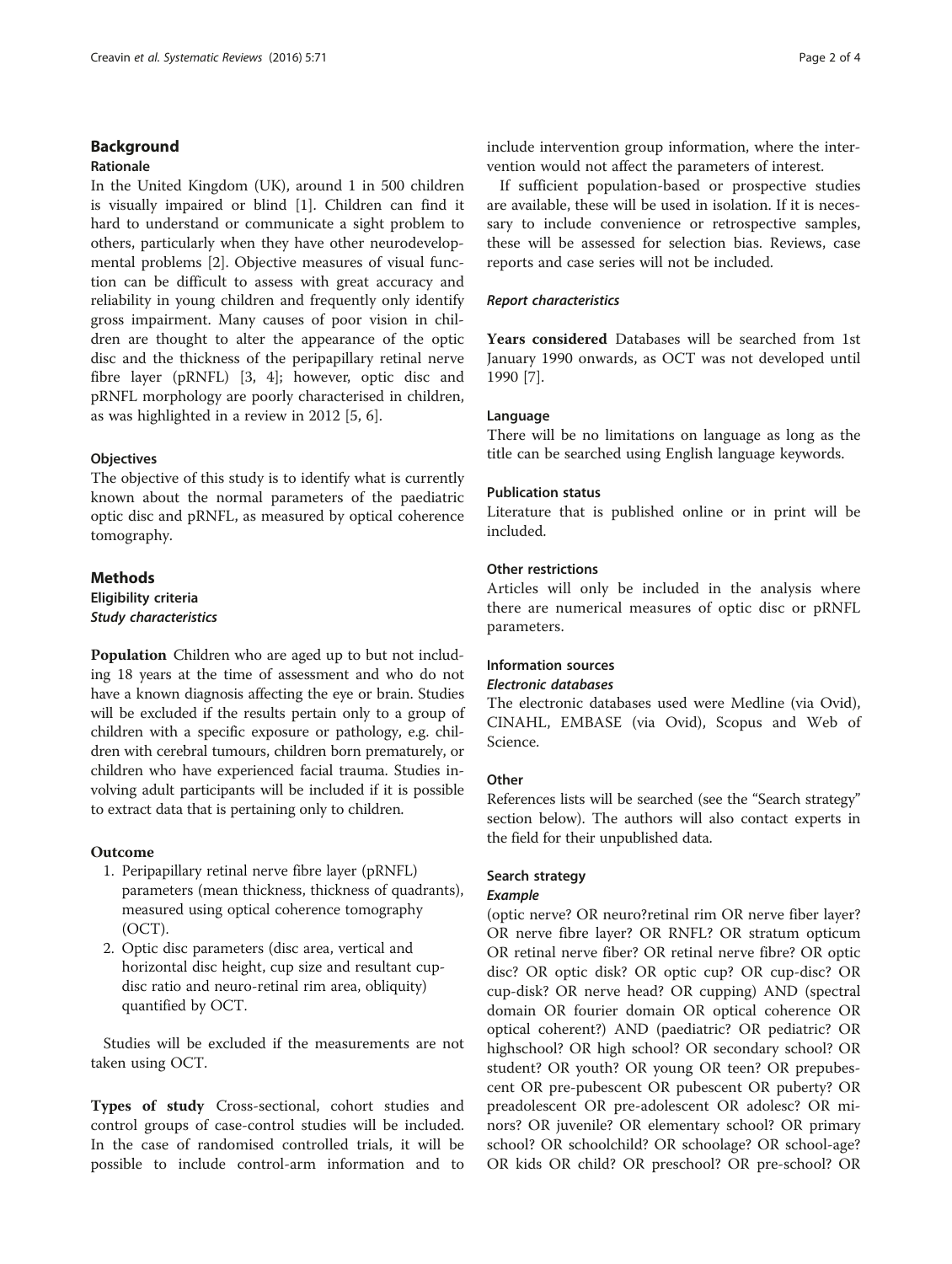nursery school? OR toddler? OR infant? OR babies OR newborn? OR neonat? OR girls OR boys) NOT (animals NOT humans[mesh terms])

Paediatric keywords were determined by compiling a combination of the Cochrane Child Health Field [[8\]](#page-3-0) with a University of Bristol paediatric search strategy which has been developed over a number of years.

# Study records

# Data management

Records will be managed using EndNote.

### Selection process

#### Screening

Studies identified by the search strategy will be screened in EndNote. Duplicates will be removed, and titles and abstracts will be screened by two members of the study team working independently. Disagreements will be resolved by discussion between them, with the option of further discussion with a third team member as required.

## **Eligibility**

Full text articles will be assessed for eligibility by two members of the study team working independently. Any disagreement between the two authors will be resolved by discussion between them, with the option of further discussion with a third team member as required.

Of the full text papers selected for inclusion, the authors will search the reference lists of a random sample of five papers to screen for further work for inclusion.

### Data collection process

Data will be extracted by two members of the study team working independently. Data extraction forms will be piloted on a sample of five papers. A proposed list of data to be extracted is given (Additional file [1](#page-3-0)).

Where required and feasible, the lead author will communicate with investigators of published studies in order to obtain or confirm data.

# Outcomes and prioritisation Main outcomes

- 1. pRNFL: mean pRNFL thickness
- 2. Optic disc: cup-disc ratio

These are the outcomes most likely to be recorded by a large number of studies. They are also used clinically on a regular basis and so are directly applicable to the clinical practice. There is likely to be limited heterogeneity in how these variables are expressed. The outcomes will be summarized using means and standard deviations where possible and appropriate. If distributions of the outcome measurements are skewed, they may be reported

using other statistics such as medians or geometric means, with interquartile ranges or ranges. Distributions will be summarized on the natural scale of the outcome, taking into account the possibility of skew.

### Additional outcomes

- 1. pRNFL: segmental pRNFL thickness (as quadrants or clock-hours depending on data available).
- 2. Optic disc: optic disc area, optic disc height, optic cup size; neuroretinal rim area; obliquity.
- 3. Global and central field macular thickness.

These variables provide a more detailed picture of the optic disc and pRNFL. They are not likely to be reported as frequently as the main outcomes and are less immediately applicable in a clinical setting.

## Quality of individual studies

Data relating to the methodological quality of individual studies will be extracted as part of the data extraction process (see Additional file [2](#page-3-0)), including details of how individuals were selected into the study, the basis for exclusion from the study, scan quality and the use of published acquisition protocol such as the OSCAR-IB [\[9](#page-3-0)]. The findings of this assessment will be used to inform a sensitivity analysis of high quality studies, i.e. studies that satisfy at least four of the five quality criteria.

## Data synthesis

Tables will be compiled giving descriptive information for each included study. These will describe the population examined, the examination protocol used, including machine make and model and the baseline characteristics of participants.

A descriptive and graphical presentation of the individual study estimates of main outcomes will be given to include means and standard deviations with different makes and model of machine highlighted. Measurements made using time domain and spectral OCT devices and different makes or models of OCT machine will be compared using sensitivity analyses. If sufficient studies have used the same brand and model of OCT machine in children of a comparable age, study-specific estimates will be meta-analysed to obtain an overall summary estimate of pRNFL across studies, by age of population. Subgroup analyses will be undertaken for children of different ethnicities. pRNFL quadrant data will be compared and likewise for clock-hour sectors, unless it is possible to reliably assign the clock hours to a quadrant.